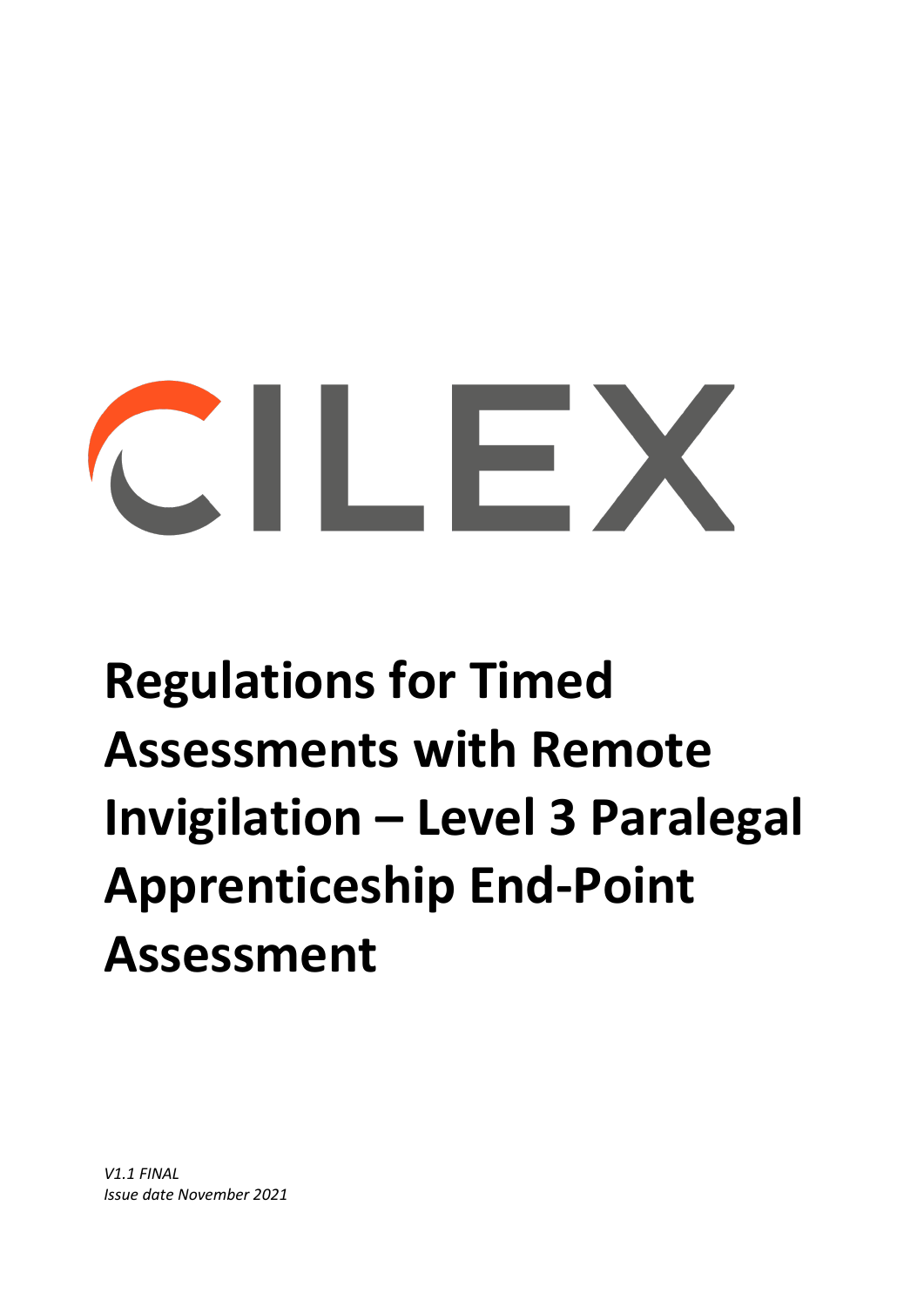#### **Introduction**

- 1. The Regulations are in place to protect the integrity of CILEX qualifications, and to ensure the fair treatment of all apprentices.
- 2. It is recommended that you also read the CILEX Apprentice Guide for Online Timed Assessments with Remote Invigilation.

#### **Scope**

3. All apprentices taking online Timed Assessments with remote invigilation must comply with these Regulations.

#### **Timed Assessment arrangements**

- 4. The date and time of each Timed Assessment is set out in your Gateway Confirmation email.
- 5. At the start time of each Timed Assessment you must click on the link to the Timed Assessment in the CILEX email containing the link to the live Timed Assessment and carry out the preassessment checks as instructed.

#### **ID check requirements**

- 6. You are required to show proof of identity. You must present one item from the following, which must show a photograph and signature:
	- $\checkmark$  Current Valid Passport (any nationality)
	- $\checkmark$  Current Full or Provisional UK Photo Card Driving Licence
	- UK Residence Card
	- $\checkmark$  Current Student ID Card
- 7. If you do not have valid ID (as identified above) you must contact CILEX a minimum of 10 working days before your Timed Assessment in order that alternative assessment validation arrangements can be put in place.
- 8. Apprentices, who do not present ID meeting the CILEX identity check requirements, may have their Timed Assessment voided.

### **Timed Assessment Conditions and Regulations**

9. You must behave professionally and honestly at all times during the Timed Assessment and ensure that your conduct does not compromise the integrity of CILEX End-Point Assessment (EPA).

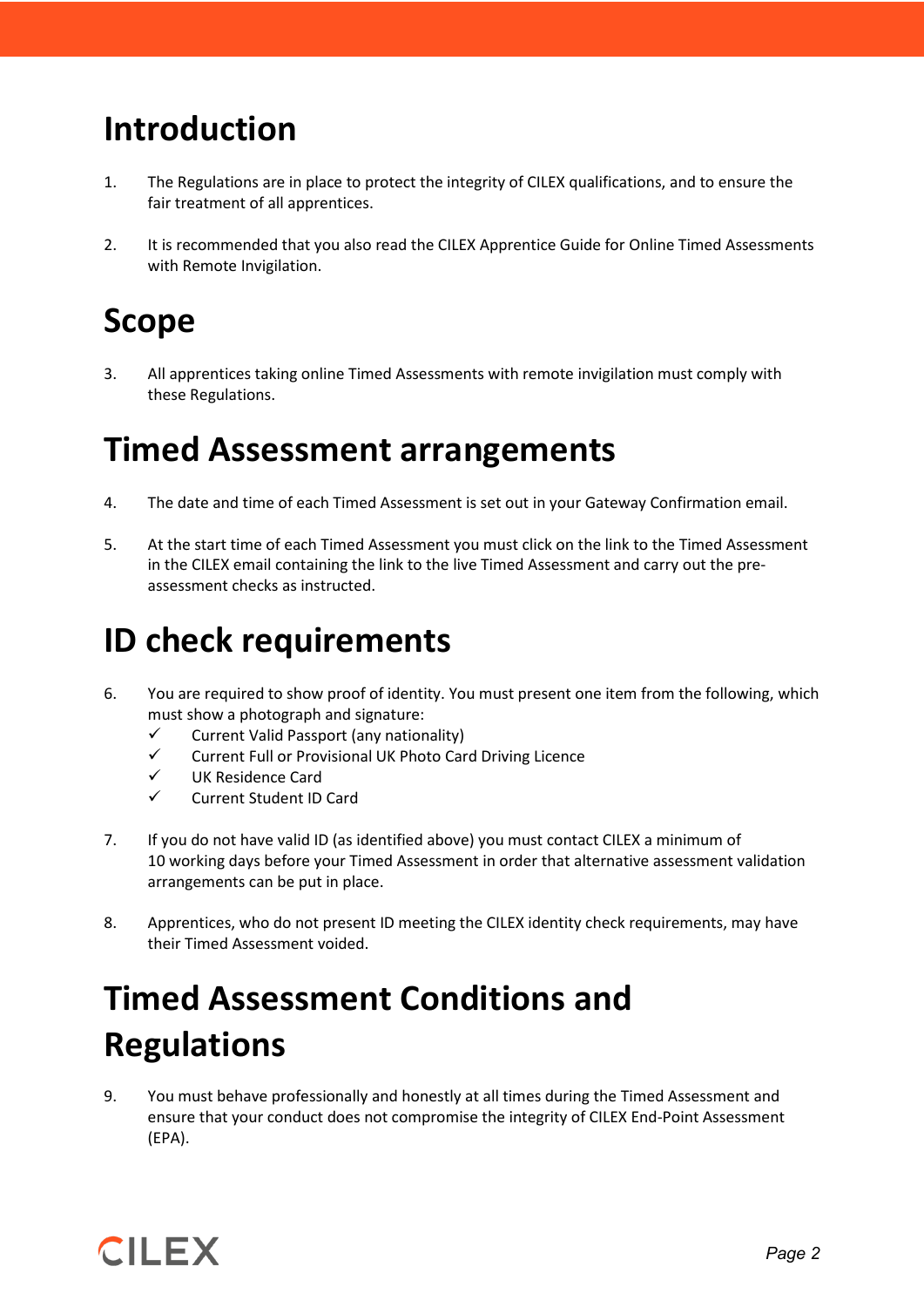- 10. You must take the Timed Assessment in a private, well-lit room with a workstation (desk/table) free from personal items.
- 11. The Timed Assessment is accessed on the ProctorExam platform using a laptop/PC (meeting the specification on the CILEX website). You are not permitted to access other applications e.g. Microsoft word, outlook, other internet sites or similar during the Timed Assessment.
- 12. You must carry out the pre-exam environment checks, ensuring you scan your workstation and room, in accordance with the onscreen instructions.
- 13. It is a requirement that you are monitored throughout the duration of the Timed Assessment via your webcam, screenshare and mobile phone (using the ProctorExam App). You must check your cameras (webcam and mobile device) are positioned correctly when instructed onscreen. Footage from the webcam, screenshare and mobile phone will be recorded and reviewed.
- 14. You must only use one monitor/screen. A second monitor is not permitted.
- 15. You are allowed to use the *Permitted Materials and Devices*, as listed below, only. There should be no unauthorised materials on bookshelves, walls, tables, workstation or similar.
- 16. You are required to show any permitted materials you are using to the webcam as follows:
	- show the front cover of any statute books, law books or similar to the webcam,
	- **Filick through the Advanced Materials and any research notes or other reference materials** you will be using whilst holding the documents up to the webcam.
- 17. You are not permitted to have a pre-prepared response in a Timed Assessment.
- 18. You must not be interrupted for the duration of the Timed Assessment and must not communicate with another individual during the Timed Assessment, except the online chat Tech Support available on the ProctorExam platform or CILEX (see below).
- 19. You must produce individual and original work for the Timed Assessment.
- 20. Hats or head coverings are not permitted except when worn for religious reasons and only if your full facial features are clearly visible. You are not permitted to wear sunglasses\*, smart watches, headphones/headsets, or earplugs.

*\* If you have a medical condition which means you need to wear sunglasses, please contact CILEX as soon as possible.*

- 21. You must not block your webcam and are required to remain in full view of your webcam for the duration of the Timed Assessment, except when taking a toilet break, as set out below.
- 22. You must not move around the room, except to take a short toilet break, see below.
- 23. You are permitted to leave your workstation to go to the toilet but must be away for no longer than 5 minutes at any time. The clock will keep running during a toilet break. You must not bring anything back into the room if you take a toilet break.
- 24. You are not permitted to smoke or vape during a Timed Assessment.

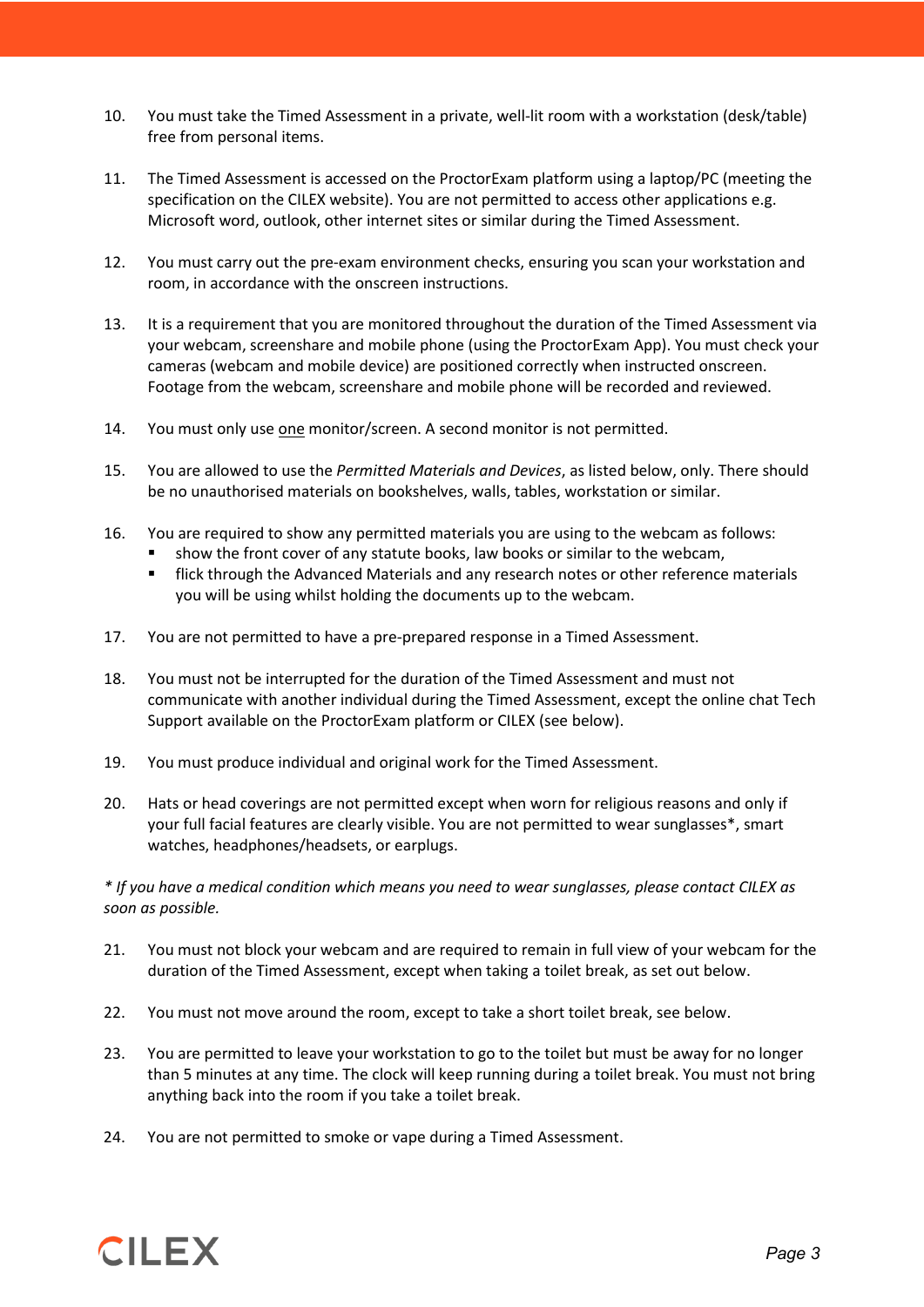25. If you experience significant technical difficulties in a Timed Assessment and the online chat Tech Support available on the ProctorExam platform is unable to assist, you may use your mobile phone to contact CILEX.

#### **Permitted materials and devices**

- 26. You are permitted the following only in the Timed Assessment:
	- $\checkmark$  laptop/PC which is being used to take the Timed Assessment<br> $\checkmark$  one mobile device with the ProctorExam Ann downloaded to
	- one mobile device with the ProctorExam App downloaded to record you throughout the Timed Assessment
	- a second keyboard
	- a computer mouse
	- pens, pencils, highlighters
	- a drink
	- scrap paper
	- clean or annotated copies of statutory authorities and decided cases, which you used for research prior to the Timed Assessment\*
	- $\checkmark$  clean or annotated copy of the Advance Materials\*
	- $\checkmark$  research notes in hardcopy, which can be handwritten or typed\*
	- $\checkmark$  any other reference material which you would use in the workplace\*.

*\* The permitted materials you use in the Timed Assessment must be in hardcopy and must not be accessed electronically.*

27. You must ensure that your workstation is cleared of any other items, other than those specified above.

### **Non-Compliance with Timed Assessment Conditions and Regulations**

- 28. The mobile phone, webcam and screenshare footage is reviewed to validate each Timed Assessment. Potential breaches of the Timed Assessment Conditions and Regulations are reported to CILEX.
- 29. CILEX investigates any potential breaches of the Timed Assessment Conditions and Regulations in accordance with the CILEX Malpractice and Maladministration Policy – Level 3 Paralegal Apprenticeship End-Point Assessment and CILEX Malpractice and Maladministration Procedure – Level 3 Paralegal Apprenticeship End-Point Assessment.
- 30. CILEX will take action in accordance with the CILEX Sanction Policy Level 3 Paralegal Apprenticeship End-Point Assessment, to minimise risks to the integrity of an EPA and maintain confidence in EPAs.
- 31. Non-compliance with the Timed Assessment Conditions and Regulations may also be a breach of the CILEX Code of Conduct which may be investigated.
- 32. Examples of violations are set out in Appendix 1.